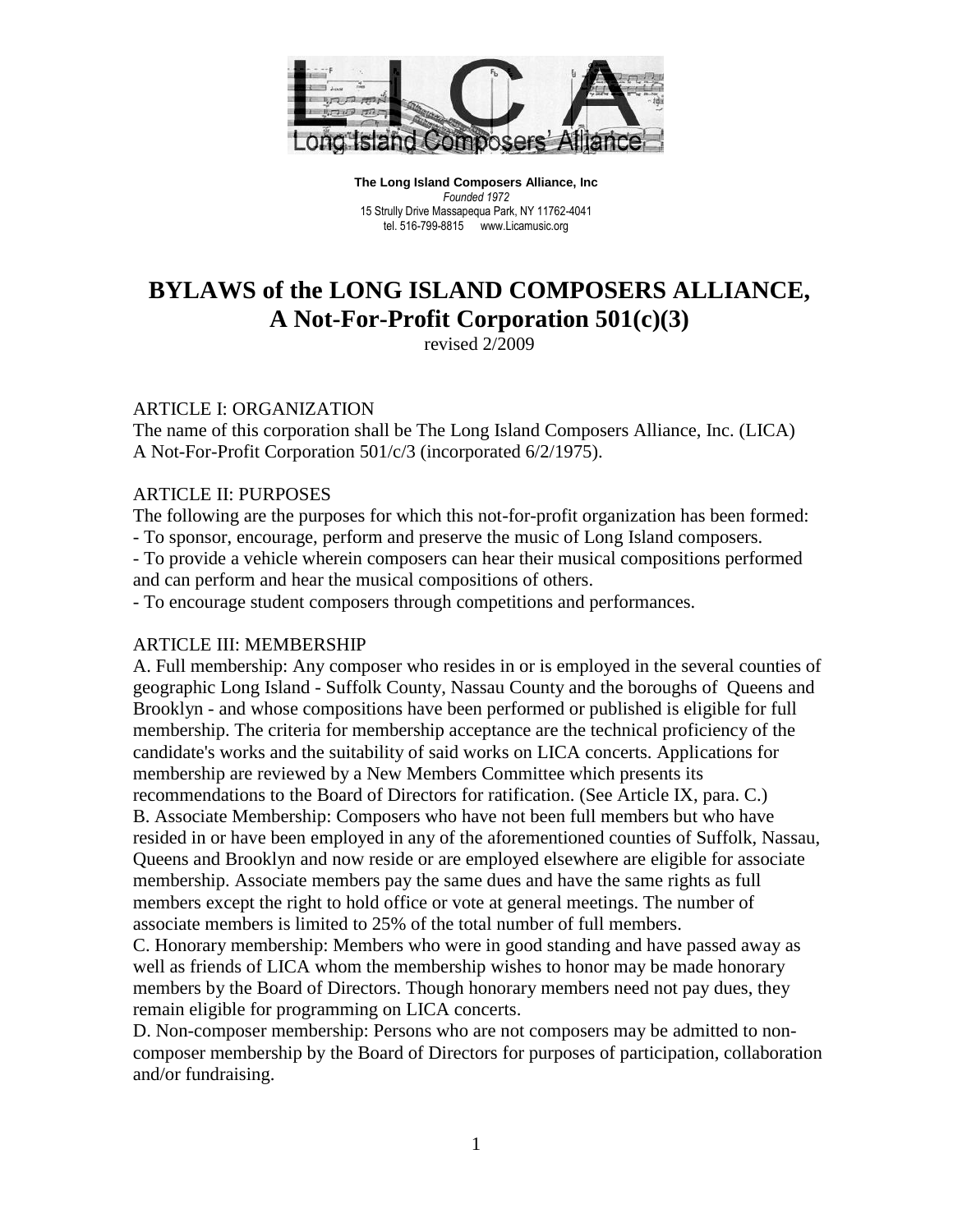

E. Dues: At the time of this writing dues for full and associate members are \$70. per calendar year. Dues are payable by the first of the New Year. Dues paid after the turn of the year will be accessed a surcharge of 20%. Members who have not paid dues by March 1 are ineligible for performance. New members' admissions after June 1st are liable for 50% of the current year's dues.

### ARTICLE IV: MEETINGS

General membership meetings are normally held twice a year on dates selected by the Board of Directors in the late fall and late spring. The members present at any properly announced meeting shall constitute a quorum. Only full members in attendance at the meetings may vote on legislative motions. Absentee voting is permitted only in the election of officers and directors-at-large.

### ARTICLE V: BOARD OF DIRECTORS

A. The Board of Directors and its Officers manage the Long Island Composers Alliance. Officers shall by virtue of their office be members of the Board of Directors. The Board of Directors - consisting of the President, Vice President, Secretary, Treasurer, Concerts Director, Business Director, Public Relations/Publicity Director, Archivist and up to nine Directors-at-Large - has all the usual powers of a Board of Directors of a membership organization. It makes all rules, regulations (see separate document *Rules & Regulations of LICA)*  and policy decisions proper to the governance of the organization, the due and orderly conduct of its affairs and management of its property as consistent with its Charter and Bylaws.

B. The Board should meet at least three times annually upon the call of the President. Any member of the Executive Committee (see Article IX, A) may call a special meeting of the Board provided that all Board members are given sufficient notice. Business is normally transacted by a majority vote of present members and any action taken shall be considered the action of the full Board. Voting by proxy is not permitted. A quorum of at least 40% of board members (seven board members as of 3/09) must be in attendance for business transactions to take place and motions to pass.

### ARTICLE VI: OFFICERS

A. The President is responsible for overseeing all operations and ensuring that they function smoothly. S/he presides at general membership meetings and meetings of the Board of Directors. S/he shall have such powers as may be reasonably construed as belonging to the chief executive of any organization. (See separate document *Synopsis of the Duties & Responsibilities of the Officers of the Board of Directors of LICA.)*

B. The Vice President assumes the duties and responsibilities of the President when the President is unavailable. S/he assists the President in ways mutually agreed upon. (See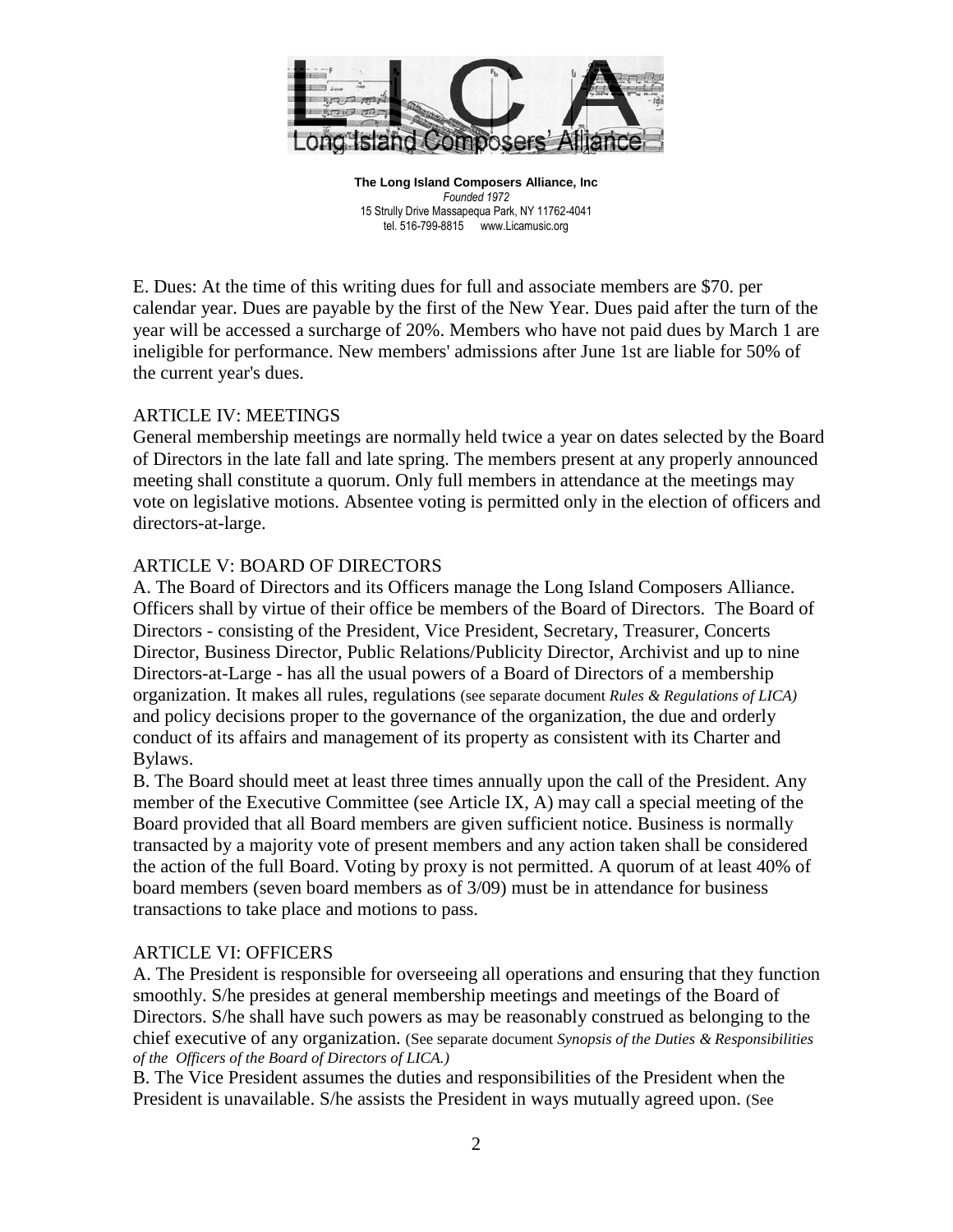

separate document *Synopsis of the Duties & Responsibilities of the Officers of the Board of Directors of LICA.)*

C. The Secretary records and mails out to the membership minutes of all Board and general membership meetings, maintains a file of them, maintains and distributes an up to date membership roster and mails meeting announcements and other materials to the membership. (See separate document *Synopsis of the Duties & Responsibilities of the Officers of the Board of Directors of LICA.)*

D. The Treasurer handles all LICA bookkeeping funds; collects all moneys and handles all disbursements authorized by the Executive Committee, keeps control of each budget assigned to concert managers and prepares full financial reports for Board and general membership meetings. (See separate document *Synopsis of the Duties & Responsibilities of the Officers of the Board of Directors of LICA.)*

E. The Concerts Director (See separate document *Synopsis of the Duties & Responsibilities of the Officers of the Board of Directors of LICA.)* oversees and coordinates the activities of the concert managers (See separate document *Concert Manager Responsibilities and Checklist)*.

F. The Business Director is responsible for coordinating the creation of new projects, insuring the preparation of grants and promoting new business. (See separate document *Synopsis of the Duties & Responsibilities of the Officers of the Board of Directors of LICA.)*

G. Public Relations/Publicity Director prepares or supervises the preparation of brochures, fact sheets and other promotional materials and distributes press releases and other publicity for LICA events. (See separate document *Synopsis of the Duties & Responsibilities of the Officers of the Board of Directors of LICA.)*

H. The Archivist maintains complete files of LICA correspondence, catalogues, concert recordings, programs, reviews, articles, press releases, donated scores & recordings, digital audio & video files, and historical descriptions of LICA. S/he makes said materials available as needed. (See separate document *Synopsis of the Duties & Responsibilities of the Officers of the Board of Directors of LICA.)*

# ARTICLE VII: SALARIES

A. The Board of Directors shall serve without compensation. This does not prevent an officer or director from receiving compensation for duties other than as an officer or director. The Board of Directors can hire and fix compensation for employees to conduct business for the organization.

B. No part of the net earnings of the organization shall inure to the benefit of or be distributable to its officers, members or other private persons except that the corporation shall be authorized and empowered to pay reasonable compensation for services rendered and to make payments and distributions in furtherance of the purposes set forth above.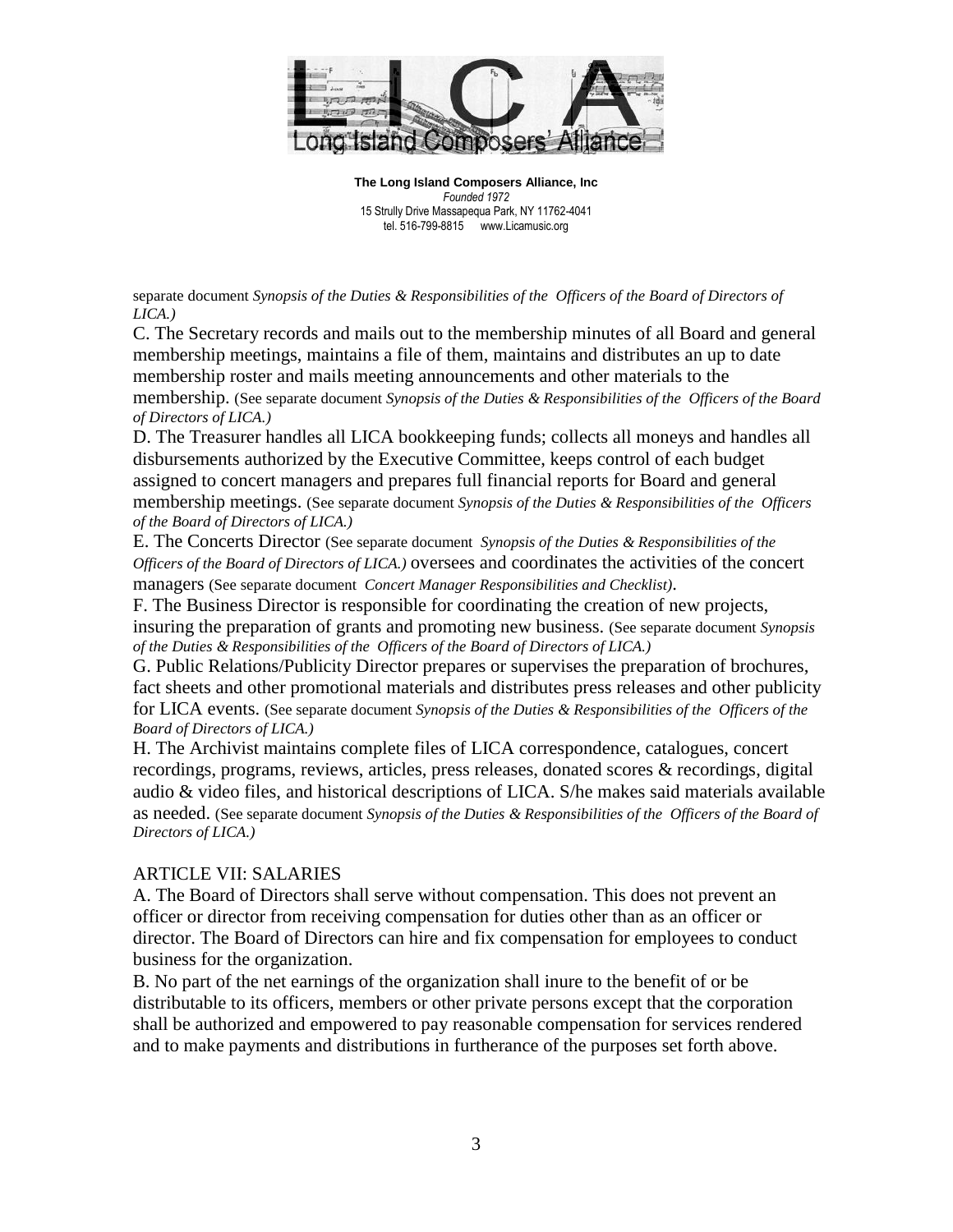

# ARTICLE VIII: ELECTIONS AND TERMS OF OFFICE

A. Elections of LICA Officers and Directors-at-large take place at one of the general membership meetings. Officers are elected to two year terms and director-at-large to one year terms.

B. Written notice of election meetings shall be sent to all members at least thirty days in advance of the meeting and shall include the slate of candidates. Anyone who wishes to nominate a candidate for a position that has been filled on the slate must notify the Board of Directors in writing no fewer than 15 days prior to the election meeting.

C. Removal from Office: The Board of Directors may by a 75% vote of the full board remove any officer or director-at-large from office for serious neglect of duties or serious abuse of power.

# ARTICLE IX: STANDING COMMITTEES

A. The Executive Committee - consisting of the President, Vice President, Secretary, Treasurer, Concerts Director, Business Director *(as per Board directive 4/11/09),* Public Relations/Publicity Director *(as per Board directive 8/4/09)* - is responsible for controlling LICA funds and their allocation. It may select members to fill Board of Director positions vacated at mid-term and may make policy decisions at times when meetings of the full Board of Directors cannot be arranged. Such policy decisions require a favorable vote by at least four of the seven committee members.

B. The Nominating Committee - consisting of all past chief executive officers in good standing - is responsible for the preparation of a slate of officers and directors-at-large for election meetings. The committee shall choose its own chairperson and procedures. In preparing the slate the Committee shall take into account the need for distribution among members from Suffolk, Nassau, Queens and Brooklyn.

C. The New Members Committee appointed by the Board of Directors shall review all applications for membership and report its recommendations to the Board of Directors. The Board shall either ratify its recommendations or if objections arise shall postpone ratification pending reconsideration by the committee. The chairperson of the committee shall make a candidate's application materials available to any board member who wishes to see them.

D. Other Committees: The Executive Committee may appoint or dissolve committees and their personnel as necessary.

# ARTICLE X: DISSOLUTION

Upon the dissolution of the corporation the Board of Directors shall after paying or making provision for the payment of all the liabilities of the corporation dispose of all of the assets of the corporation to organizations operated exclusively for charitable, educational, religious, or scientific purposes which qualify as exempt organizations under Section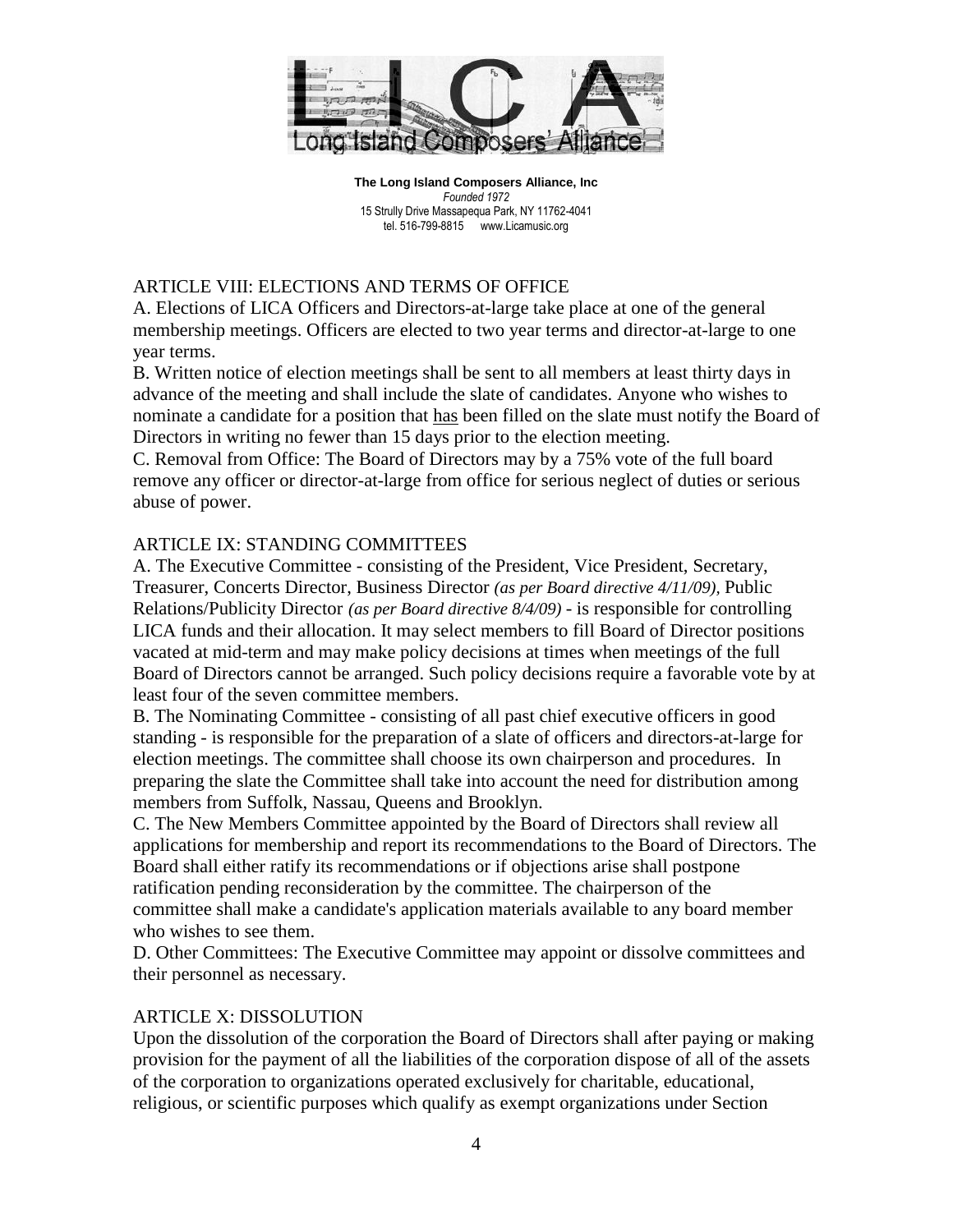

501(c)(3) of the Internal Revenue Code of 1954 (or the corresponding provision of any future United States Internal Revenue law), as the Board of Directors shall determine. Any assets not so dispersed of shall be disposed of by the Supreme Court of the county in which the principal office of the corporation is then located, exclusively for such purpose or to such organizations as the Court shall determine as are organized and operated exclusively for such purpose.

### ARTICLE XI: AMENDMENTS

These Bylaws and the Articles of Incorporation may be amended by majority vote at any meeting of the Board of Directors but no amendment shall be in order at any meeting unless at least thirty days previous notice of the nature of the proposed amendment has been given by mail to all Board members.

===================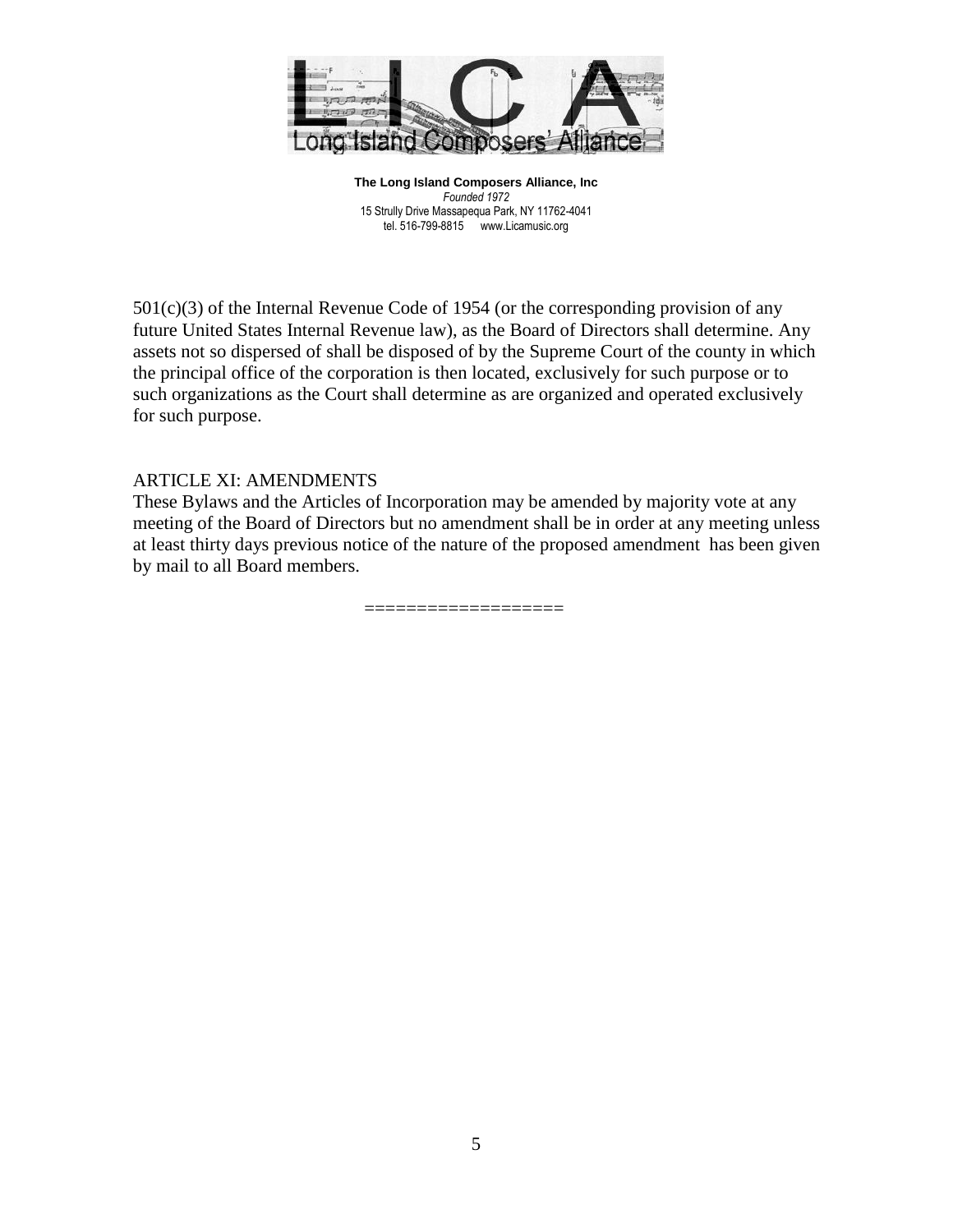

**4/28/02 Amendment** to ARTICLE VIII: ELECTIONS AND TERMS OF OFFICE Beginning in 2003 the entire Board of Directors shall be elected to 2-year concurrent terms. Therefore, in 2002 the Vice President, Secretary, Treasurer & Business Director shall be elected to a 1-year term

# **6/03/03 Amendment** to ARTICLE III SECTION A

Any member whose membership has lapsed for one year or more must apply for readmission to the Executive Committee.

**6/22/13 Amendment** to ARTICLE IX SECTION B. The following amendment replaces the language of and restructures the formation of the Nominating Committee.

B. The Nominating Committee is formed by the current LICA President. S/he will select 4 other LICA members - each with at least 3 years of active membership and participation in LICA programs – to prepare a slate of officers and directors-at-large and present the slate to the membership for a formal vote. In preparing the slate the Committee shall take into account the need for distribution among members from Suffolk, Nassau, Queens and Brooklyn.

# **11/14/17 Amendment** to Article III .

F. Exclusion and Expulsion:

The Board of Directors reserves the right to refuse membership or refuse to renew a current member's membership because of said member's actions or behaviors which the Board determines to be detrimental to the reputation of LICA or to the ongoing operations of LICA's mission. If removal is during mid-year, pro-rated dues will be returned to the member. The decision is made by majority vote of the Board of Directors.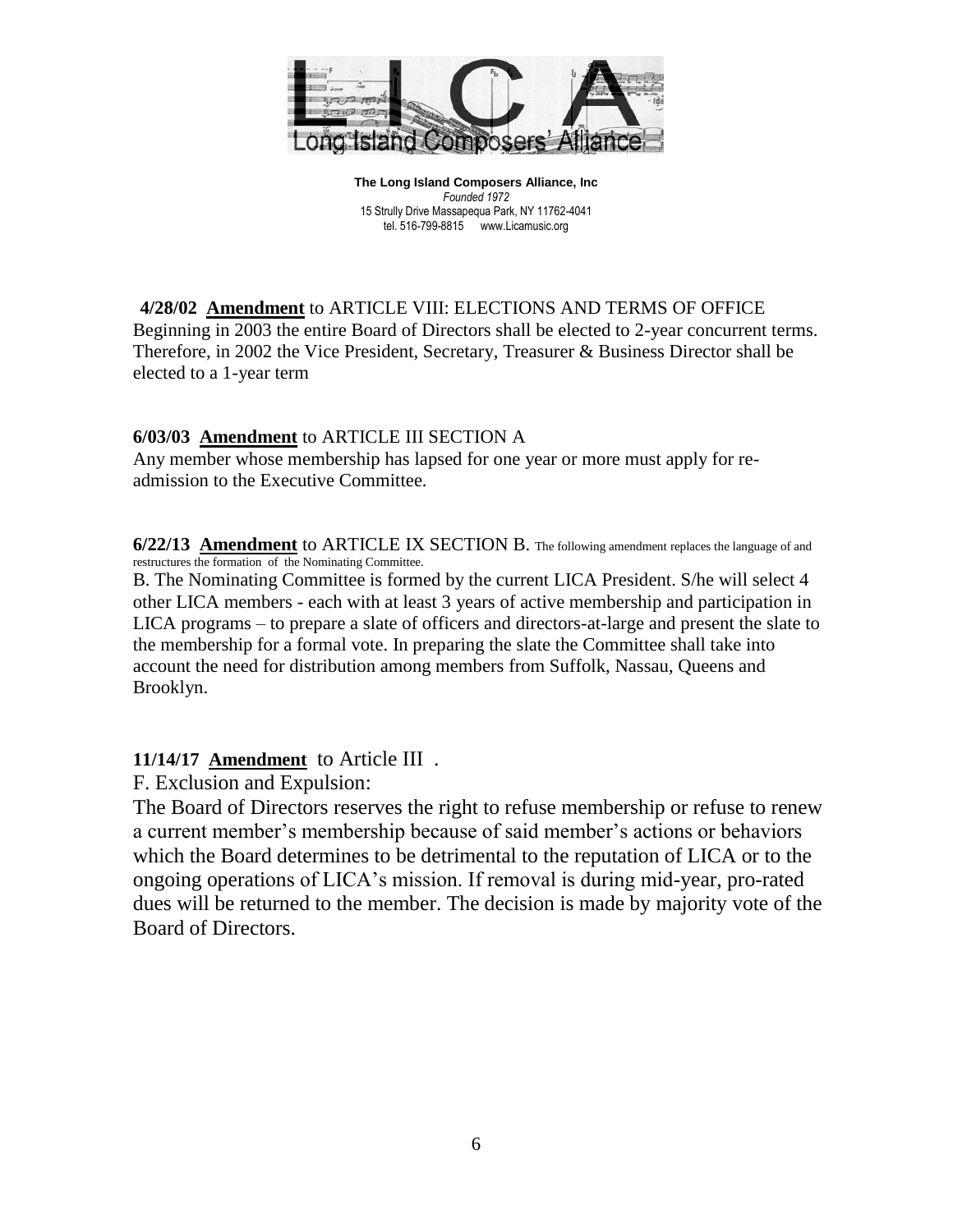

# **LICA PROGAMMING POLICIES**

as revised by the Board of Directors 3/'09

1. The allocation of LICA monies to fund concerts is dependent upon projected and received revenue(s) – including e.g. membership dues, grants, donations/contributions, earmarked funds, etc. The amounts per concert are determined by the Treasurer at the beginning of the concert season in consultation with the Executive Committee. LICA members are encouraged to seek out venues for concerts that contribute fees to supplement LICA moneys (e.g. libraries, churches, presenting organizations, etc.). Members are encouraged to seek out patrons, donors, philanthropic organizations, etc. for financial support and make applications to public and private granting organizations (e.g. other non-profits, endowments, composer commissioning organizations, etc). Members should report all possible sources, relationships, contacts, etc. to the Concerts Director. In addition members are urged to volunteer as Concert Managers through the Concert Director.

2. It is the general policy of LICA to program concerts in which music by LICA composers represents 80% of the music to be performed. On special request and for reasonable purposes, however, a Concert Manager may make an exception with the approval of the Concerts Director, President and Vice President.

3. Efforts are made to program at least one work by every current LICA composer member each year subject to the following conditions: payment of the composer's dues; availability of appropriate performers for the work chosen; attendance of the composer at the performance and at least one rehearsal unless serious extenuating circumstances prevent such attendance.

4. Beyond the above policy statement (#3) the programming of member works will depend in large measure upon their services to LICA. Such services include: active membership on the Board of Directors or on any of its subcommittees; concert managing or co-managing; newsletter editing; regular and active participation at general membership meetings; support of fellow composers through regular attendance at LICA concerts. LICA members who take on the task of managing a concert can expect priority consideration in the programming of their music at the concert.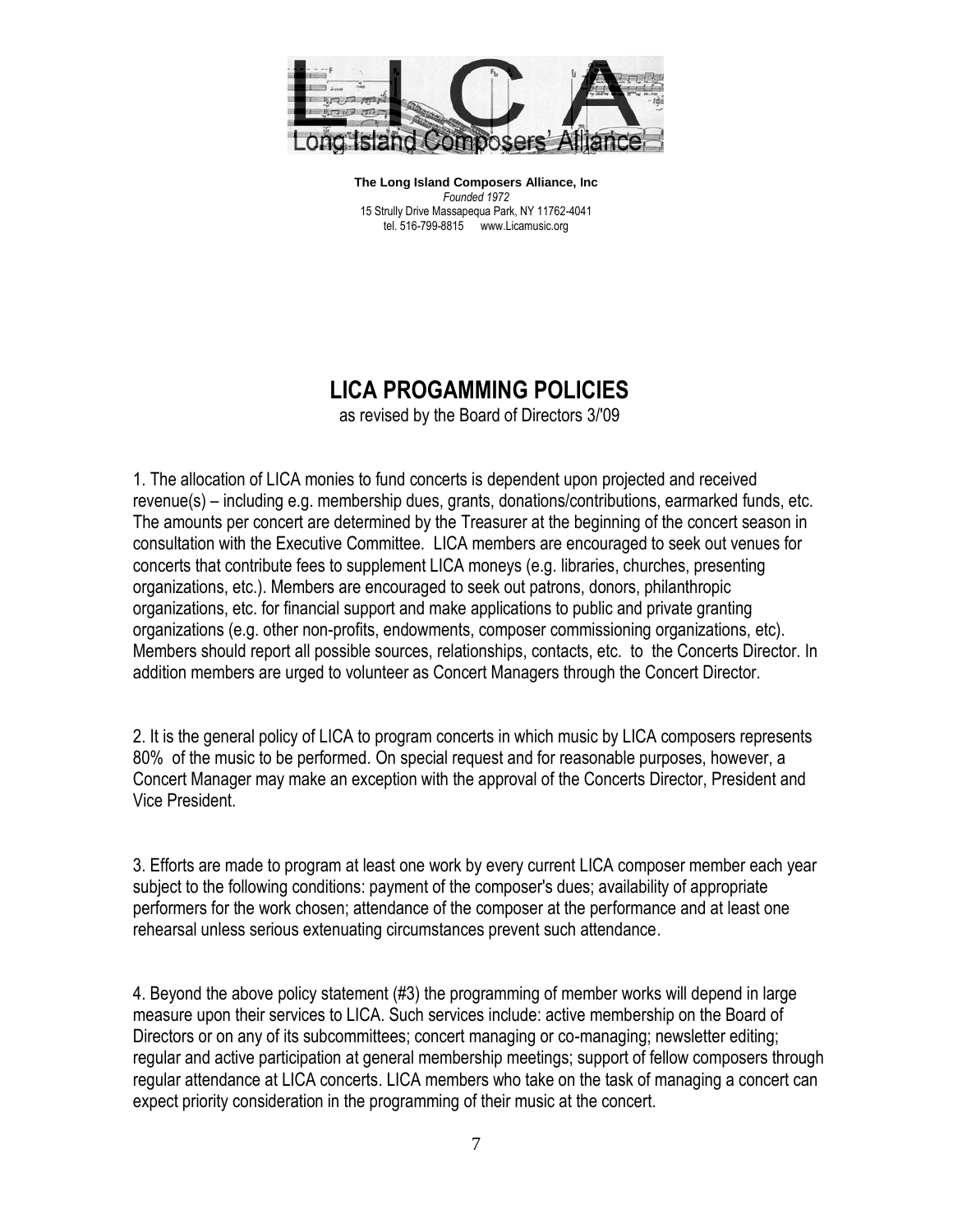

5. New members are expected to co-manage a concert within two years of their LICA membership. As well at the outset of their membership they should begin to attend general membership meetings in order to gain familiarity with LICA concert activities. Entering their details on the LICA web site including a list of compositions - should be undertaken immediately upon membership.

6. While complete musical works are preferable to excerpts Concert Managers may program selected movements or sections from larger works with the consent of the composer.

7. Music by and for students: Students age 19 and under are eligible to participate in the annual student composers concert. Award winning student composers may have their works repeated on a regular LICA concert. Students of high school age and under are eligible to participate as performers in the annual student performers concert and other LICA concerts.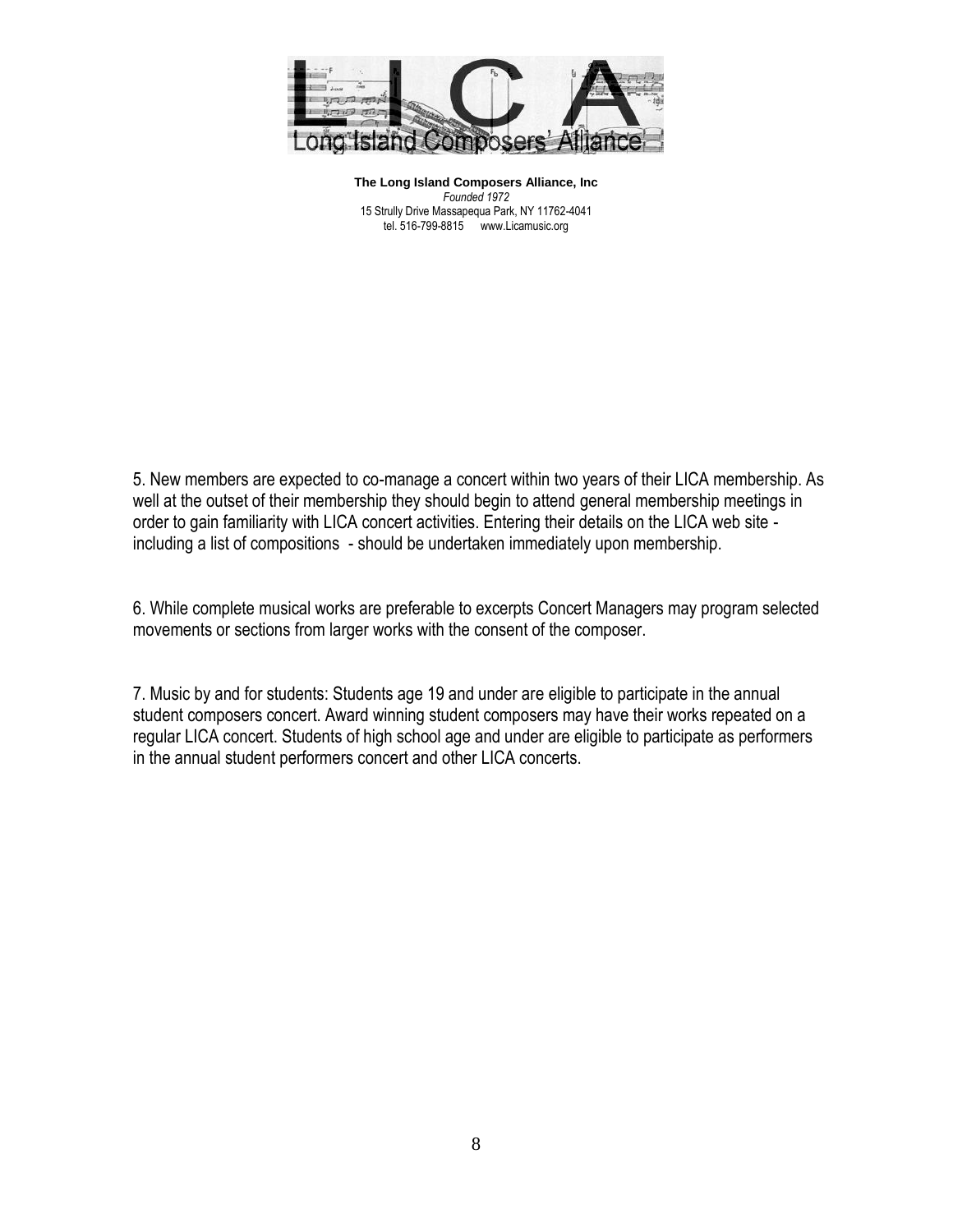

# **RULES AND REGULATIONS OF THE LONG ISLAND COMPOSERS ALLIANCE, INC**

1. Application for membership in LICA is open to any composer living or working on Long Island (Suffolk & Nassau Counties, Queens & Brooklyn) whose compositions have been performed and/or published. Membership acceptance is determined by the Board of Directors upon recommendation by the New Members Committee. The criteria for acceptance is the suitability of the composer's music for performance on LICA concerts.

2. It is the responsibility of each member of LICA to pay his/her annual dues when called for by the Treasurer in advance of the due date or if the need arises to work out a payment plan.

3. Each member of LICA is expected to assume responsibility for assisting in the various functions of running LICA each year. These functions may include concert manager, public relations assistant, fundraising assistant, performer, member of the Board of Directors or member of a committee, etc.

4. Membership acceptance, payment of dues and the assumption of responsibilities in the functioning of the organization do not necessarily guarantee representation on LICA programs. Programs are often determined by instrumentation (which reflects budgets and availability of performers) and time constraints. Efforts are made to perform at least one work of each regular member each season.

5. General membership meeting are held twice a year - in the fall and spring. The dates of these meeting are selected by the Board of Directors. At these meetings each member is eligible to cast one vote on each issue determined by the board to be suitable for a reckoning by the general membership. Each member is eligible to cast one vote in the selection of each Board of Directors position.

6. The Board of Directors (c.f. By Laws ARTICLE V, paragraph A) may consist of up to 8 Departmental Directors and up to 9 Directors-at-large. The 8 Departmental Directors are the President, Vice President, Secretary, Treasurer, Business Director, Concerts Director, Public Relations/Publicity Director and Archivist.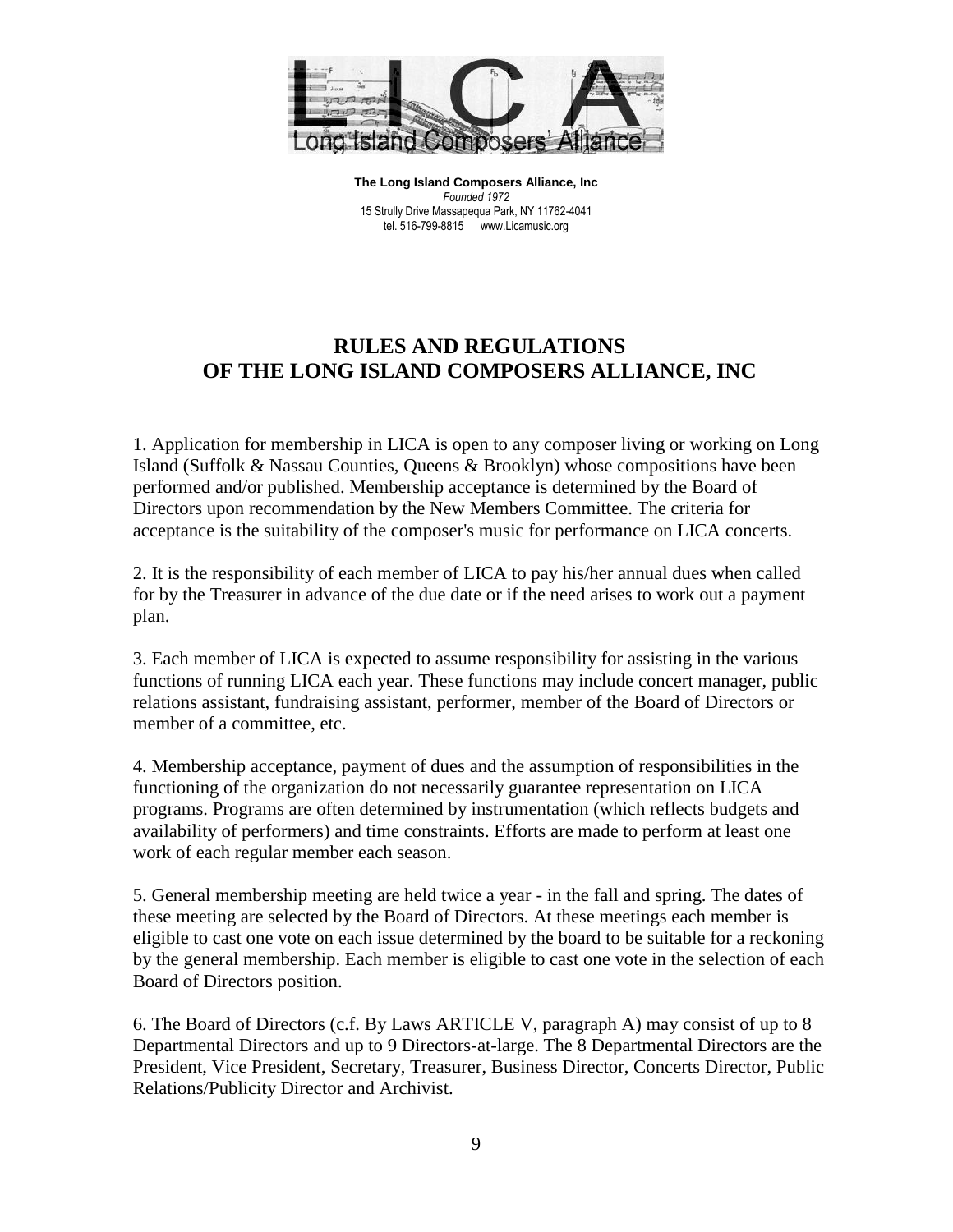

7. The Executive Committee of the Board of Directors (c.f. By Laws ARTICLE IX, paragraph A) consisting of the President, Vice President, Secretary, Treasurer, Concerts Director, Business Director *(as per Board directive 4/11/09),* Public Relations/Publicity Director *(as per Board directive 8/4/09)*. These seven persons may hold other departmental positions on the Board except that one person may not hold the position of both President and Treasurer concurrently. The responsibilities of the Executive Committee are to control LICA funds and their allocation and to replace vacated departmental Director positions. 8. The term of office for each departmental Director member is two years beginning at the end of the concert season in which the election takes place (c.f. ARTICLE VIII para. A).

9. If a vacancy takes place in one of the departmental Directorships the Executive Committee of the Board can appoint a member from the general membership, a Director-atlarge or another Board member to the vacated position on the Board. The succeeding Board member would complete what remains of the term of office. If a vacancy occurs in the Executive Committee the following protocol should be followed:

| Vacated position | Replace by                                    |
|------------------|-----------------------------------------------|
| President        | <b>Vice President</b>                         |
| Vice President   | any Director excluding Sec't or Treasurer     |
| Treasurer        | <i>*Treasurer assistant or Vice President</i> |
|                  | jointly.                                      |
| Secretary        | *Secretarial assistant or each departmental   |
|                  | Director would divide the tasks.              |

\*Secretarial and Treasurer assistants are not considered members of the Board of Directors until the Board appoints them to fill a vacancy.

10. Ad Hoc Committees are formed by the Board of Directors as needs arise. A departmental Director must be assigned as head of or as liaison for each committee. The Executive Committee - as well as appointing - dissolves committees or reorganizes their personnel as necessary.

11. Only members of the Executive Committee of the Board are authorized and empowered to pay for services rendered and to make payments and distributions from LICA funds.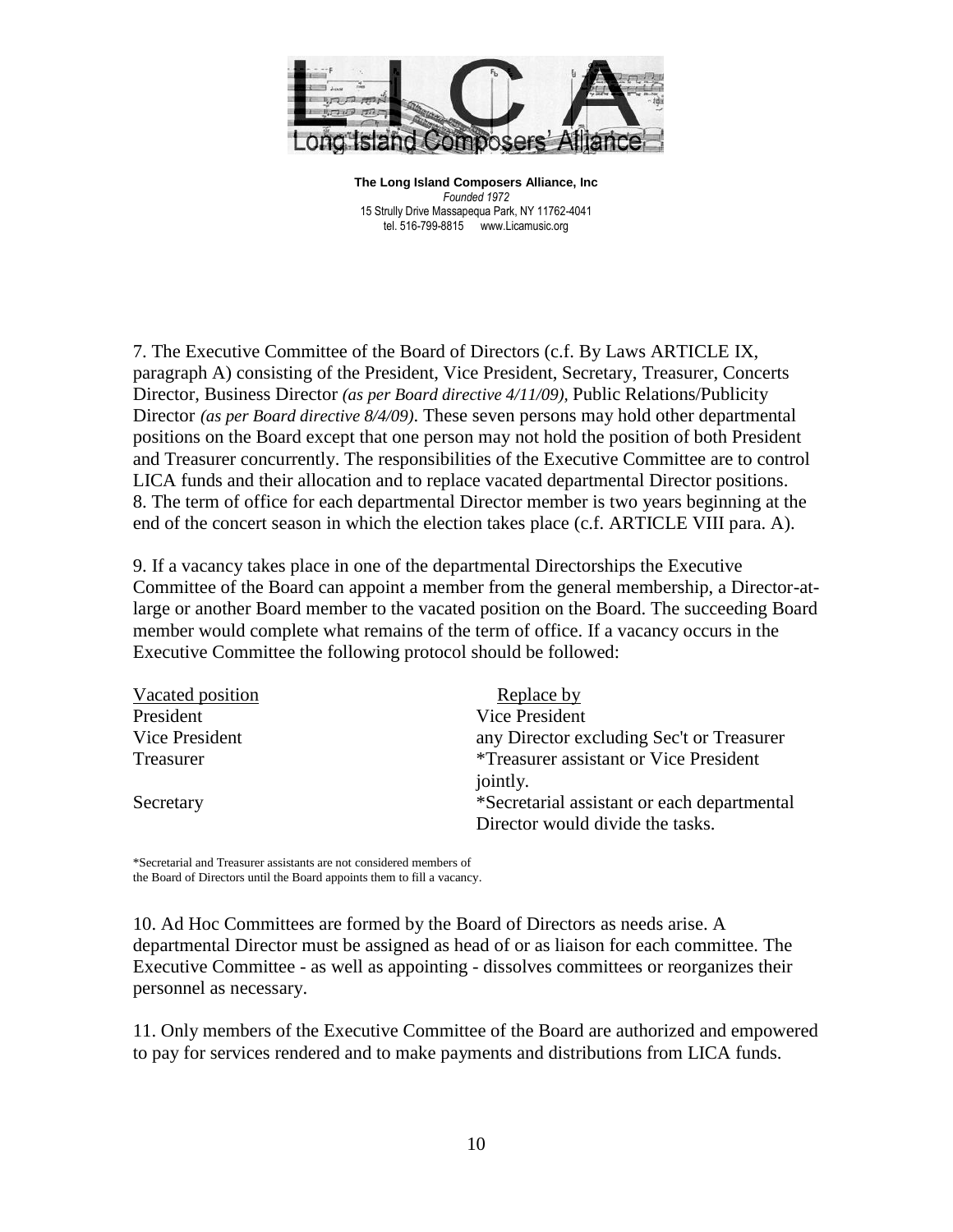

# **SYNOPSIS OF THE DUTIES AND RESPONSIBILITIES OF THE OFFICERS OF THE BOARD OF DIRECTORS OF THE LONG ISLAND COMPOSERS ALLIANCE**

# **Board of Directors**

- 1. Review and formulate policy.
- 2. Resolve any and all organizational problems.
- 3. Prepare and approve the succeeding year's plans and goals.
- 4. Determine budgets for the year's concerts
- 5. The Executive Committee consisting of the President, Vice President, Secretary,

Treasurer, Concerts Director, Business Director *(as per Board directive 4/11/09),* Public Relations/Publicity Director *(as per Board directive 8/4/09)* - is responsible for the allocation of LICA funds and the selection of members to fill vacated Board of Directors positions in mid-term.

# **President**

1. Oversee all operations and ensure that they are functioning smoothly.

- 2. Call meetings of the Board when necessary.
- 3. Resolve problems or delegate a person or group to seek solutions.
- 4. Prepare the agenda for membership meetings on the good and welfare of the organization.
- 5. Make certain that all Board members are kept up to date.

6. Act as the *face* of the organization: meeting with donors and contributors, prospective donors and contributors, Arts Councils' officials, artists managements, presenting organizations, etc. When advisable delegate such meetings to other Board members.

# **Vice President**

1. Assume the duties and responsibilities of the President when the President is unavailable.

2. Assist the President by assuming part of the President's duties as agreed upon between the President and Vice President.

# **Secretary**

1. Record minutes of Board and general membership meetings and prepare final copy.

2. Maintain file of minutes.

3. Post periodic general membership packets including minutes, announcements, calls for scores, roster updates and pertinent reports.

4. Handle mailings of meeting announcements, minutes, calls for scores, memoranda.

5. Maintain and distribute up-to-date membership roster and new member information packets.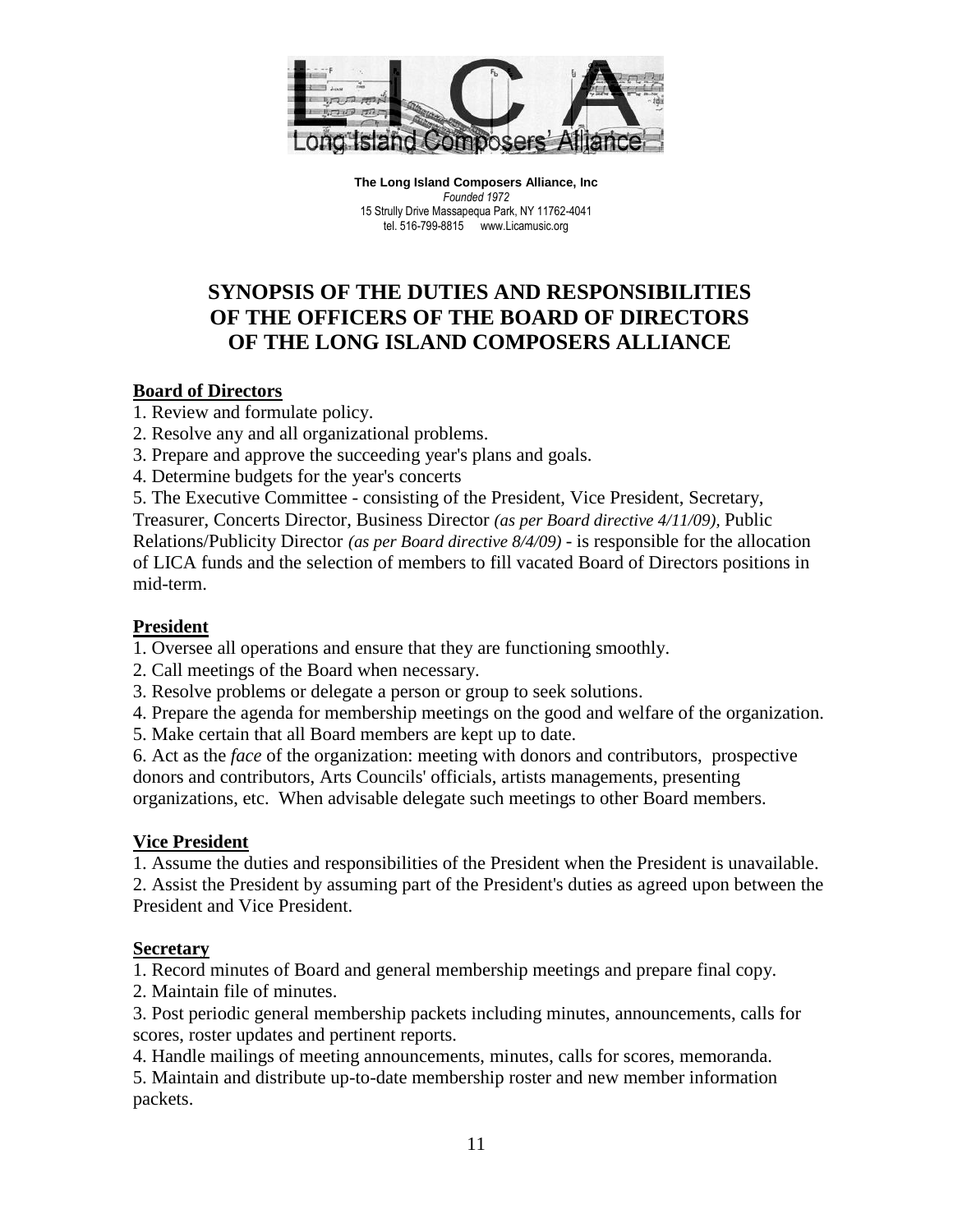

### **Treasurer**

1. Handle all bookkeeping for LICA including ear-marked funds.

2. Collect all monies and handle all disbursements authorized by the Executive Committee.

3.Keep control of each assigned budget as determined by the Board.

4. Prepare a full report for Board and general membership meetings. Report should include expenditures by categories (for musicians' fees, ASCAP/BMI payments, etc.) and receipts (from arts councils, libraries, membership dues, donors, philanthropic organizations, etc.).

### **Business Director**

1.The Business Director is responsible for coordinating the creation of new projects, insuring the preparation of grants and promoting new business.

2. Ensure that grants are written and forwarded on time. This necessarily involves coordination with the Treasurer and President for information and approval.

3. Seek out and encourage relationships with the general music community and business groups having an interest in concertizing and composer activities.

# **Public Relations/Publicity Director**

1. Receive input from Concerts Director and other Directors regarding concert schedules to ensure adequate publicity can be generated in time.

2. Make certain that press releases and proper notifications to newspapers, radio, etc are sent out in time.

3. Prepare or supervise the preparation of brochures, fact sheets and other promotional materials of LICA and provide for their distribution.

# **Concerts Director**

1. Liaise with Concert Managers (see separate document *Concert Manager Checklist)* for each concert. If a Concert Manager becomes health impaired the Concert Director should assume the management of that concert.

2. Throughout the year prepare and update the concert directory. Distribute it to the membership at meetings and through the post by the Secretary.

3. Prepare and through the Secretary distribute a yearly report detailing the number of performances received by LICA composers at LICA concerts and a listing of those members who were not performed so they may receive consideration for next season.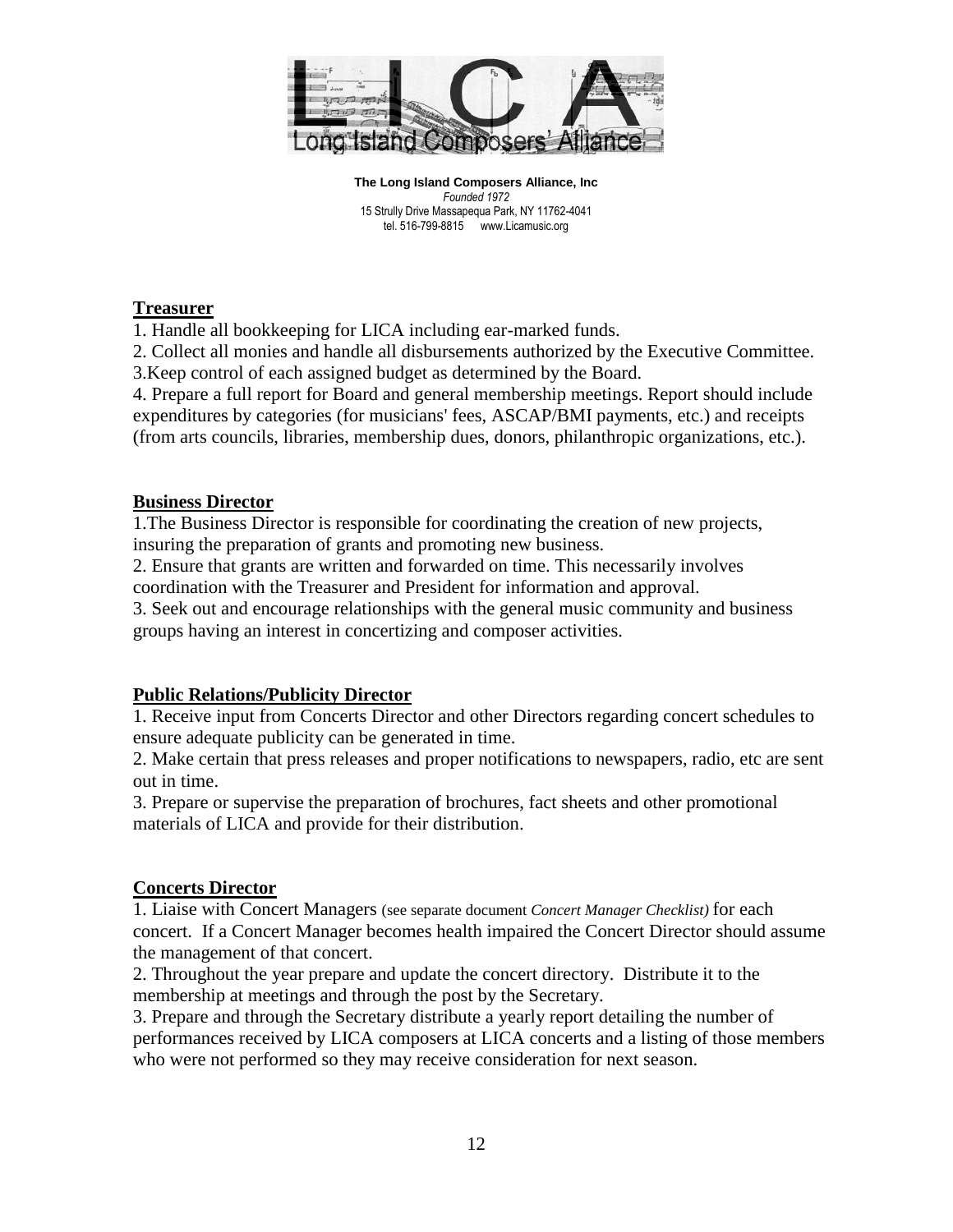

# **Directors-At-Large**

1. There are two categories of Directors-At-Large: (a) Directors who have formerly been Board members and (b) Directors who have not yet served on the Board.

a. The former Board members are to provide the Board with the benefit of their experience and advice.

b. It is expected that Directors-At-Large who have never served in departmental positions on the Board will gain familiarity with the processes of LICA and consider running in an election for a department position within two or three years.

2. The term of office of a Director-At-Large is one (1) year which can be renewed by election.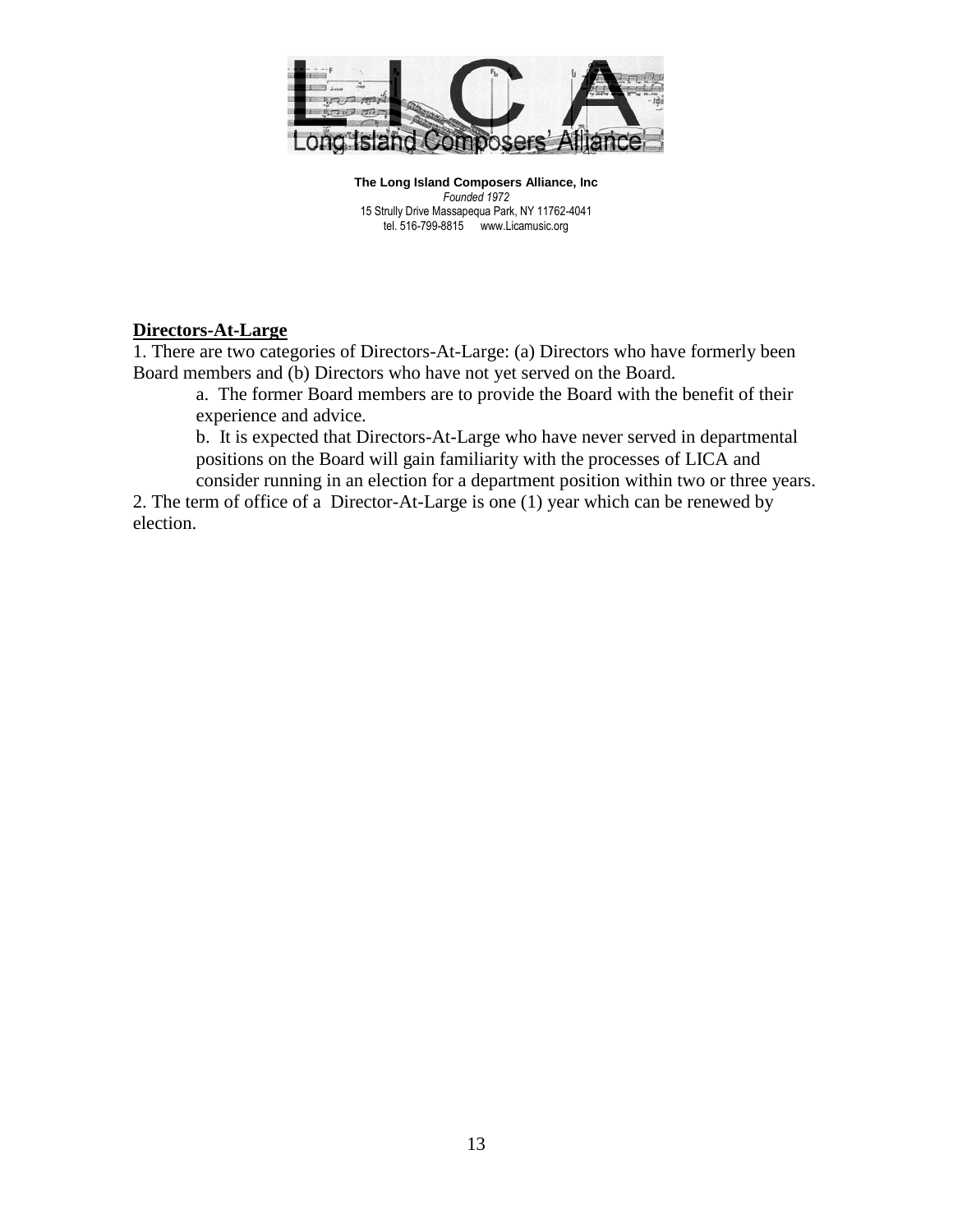

# **CONCERT MANAGER RESPONSIBILITIES AND CHECKLIST**

*to be sent to each Concert Manager*

**This document outlines the duties of a Concert Manager of a LICA concert. It offers a step by step chronology for LICA members who wish to serve as a Concert Manager and organize a concert.**

### **Initial Planning Stage: 3-6 months prior**

- $\Box$  Prospective Concert Managers should first communicate their concert proposals to the Concert Director.
- Choose a **venue** (either seek one out or check LICA venue list for suggestions). Contact the venue and confirm a date and the details of the concert.
- $\Box$  Plan a budget for the concert in consultation with the Treasurer. File timely applications for possible supplemental monies to further support your concert.
- $\Box$  Choose a concert program. Decide upon the instrumentation and the composers to be included. Consult the on-line catalogue at LICAMUSIC.ORG as a programming tool.
- $\Box$  Contact potential performers (either seek them out or check LICA performers' list for suggestions).

#### **Finalization Stage: 2-3 months prior**

- $\Box$  Finalize program content, composers and performers availability.
- $\Box$  Send concert details to LICA web site manager to ensure its posting on the web site calendar
- $\Box$  Make certain that the preferred LICA recording engineer will be available to record the concert. If not, ask for contact info. for alternative recording engineers.
- $\Box$  Finalize budget and notify Treasurer. S/he will cut checks for the performers and recording engineer. Payment is usually made at the end of the concert unless an agreement was reached during initial negotiations that payment will follow by a stipulated time. If performers cannot be obtained to perform a concert at the allowable budget the Concert Manager in consultation with the Executive Committee can readjust the budget for that particular concert.